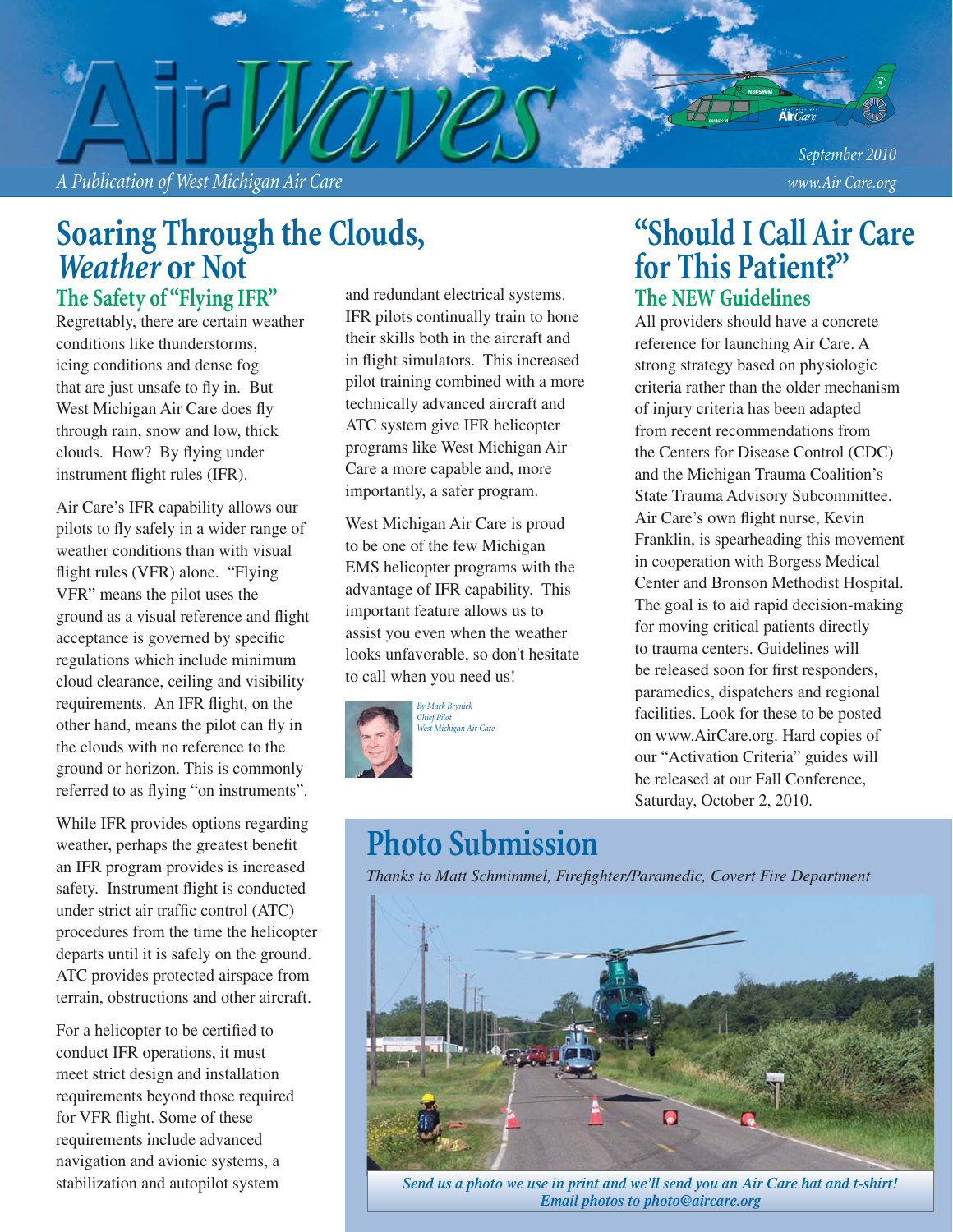## **2010 Photo Journal**

The moments captured on camera below are a sample of scenes and events from this year. As always, it is an honor to serve beside you. Our trauma system is truly something to be proud of. When a bad accident happens fire personnel arrive, extricate and immobilize the patient while providing basic life support. As paramedics arrive, IVs and advanced life support are started. When Air Care lands we're ready to offer advanced airway management, give blood and meds, and the patient is prepped for rapid transport. These steps may not always follow a straight line, but the teamwork assures it all gets done. Thank you for your willingness to get out of bed at 3 am for a bad scene call, for taking extra care with our landing zone, for making order from a chaotic street accident, and for your compassion with patients and their families.

大家 的复数



*Tractor rollover in Pennfield Township. Extrication in progress upon West Michigan Air Care arrival. Pennfield Township Fire and Lifecare Ambulance Michigan Air Care arrival. Pennfield Township Fire and Lifecare Ambulance* 



Extensive intrusion and debris field in car vs. tree accident 2 miles west of Sturgis *Fawn River, Sherman, Sturgis Township Fire and Lifecare Ambulance*



*Single vehicle rollover on I-96. Ten-minute extrication prior to West Michigan Air Care arrival. Alto Township Fire and Life EMS*



*How's the view up there? Find out for yourself. Reserve the 3rd Rider seat by emailing Sara at sksturgeon@aircare.org. Minimum requirements: First Responder level and steady nerves.*



*All crews work together to evacuate time-dependent trauma patient from Lakeland Medical Center of St. Joseph. Medic One, SMCAS and Lakeland Medical Center staff*



*Two-vehicle collision on side road in Branch County. Coldwater Fire Department and Lifecare Ambulance*

*Page 2*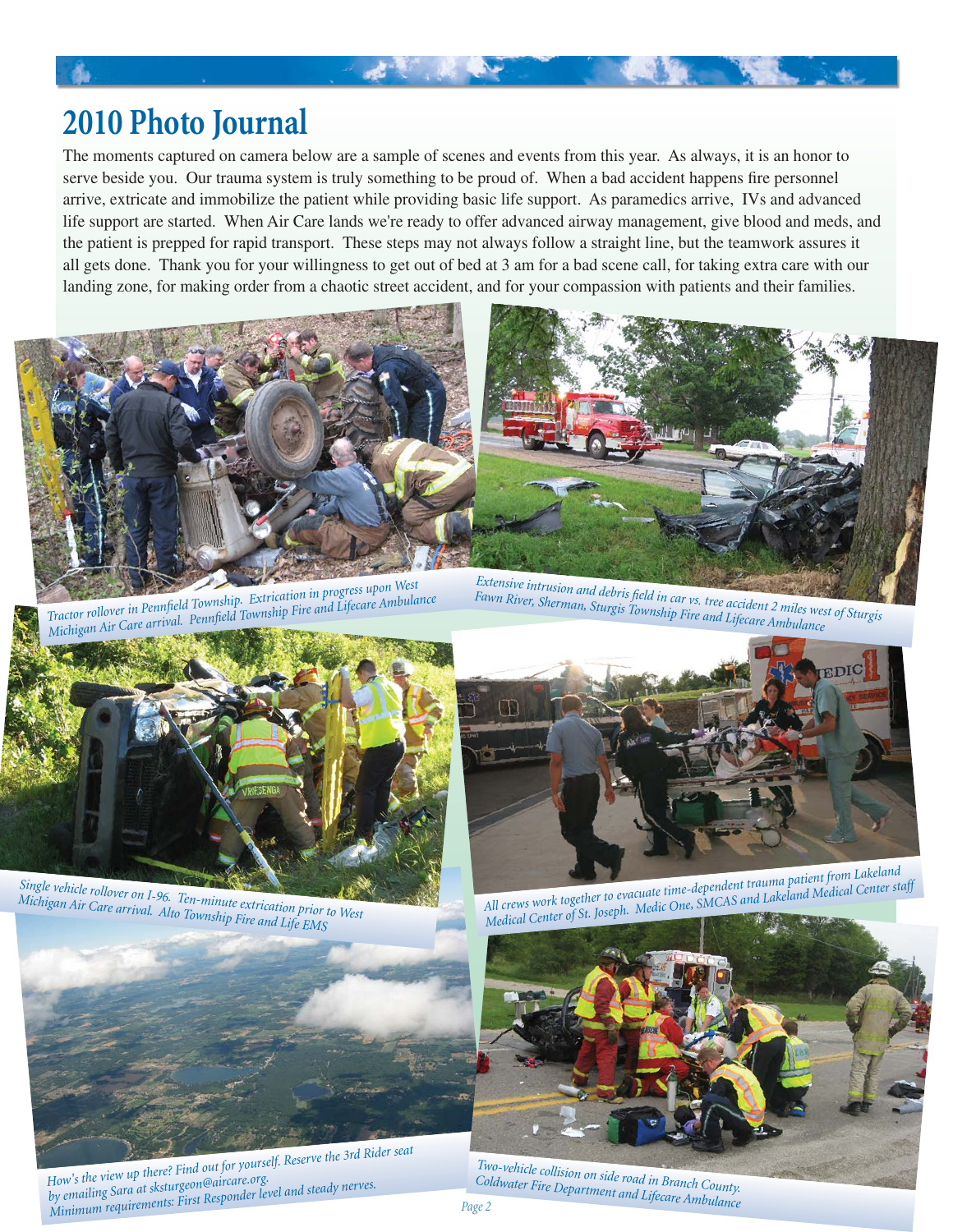# **Safety Corner**

### **Scene Landing Zone Selection**

The landing zone (LZ) coordinator plays a vital role when Air Care is transporting critically injured patients.

Besides selecting the landing zone and locating hazards, the LZ coordinator must relay all this information to the aircrew and secure the LZ until the aircraft departs the scene. Once the landing zone is established the LZ Coordinator radios a description to aircrew:

Size – 100 feet by 100 feet (minimum)

Slope – Relatively flat (less then 10 degrees)

Surface – Free of debris (report if hard, soft, wet, height of vegetation)

Surroundings – Identify power lines, antennas, trees, fences, poles, etc.

Additionally, remember these safety tips:

- Wear appropriate eye and » hearing protection.
- » Remain at least 100 feet from the aircraft during takeoff and landing.
- » Keep all vehicles at least 100 feet away from aircraft at all times.
- » Secure loose items so they are not ingested by the engine or rotor system.
- No smoking permitted within » 100 feet of the aircraft.

*By Shawn Maxwell, Pilot Safety Manager, West Michigan Air Care Send related comments/questions to sdmaxwell@aircare.org.*



The LZ is usually a place people want to see, however with the exception of the LZ coordinator, no one, civilian or emergency personnel, should be in or near the LZ. The LZ Coordinator must secure the LZ prior to the helicopter landing or shut down, during patient loading and during helicopter start up / departure.

Æ.

To safely operate as a LZ Coordinator, an individual must be properly trained through an Air Care LZ class. To schedule an LZ class, sign up at www.AirCare.org. Thanks to all of our landing zone coordinators for helping West Michigan Air Care maintain a high level of safety.

WEST MICHIG